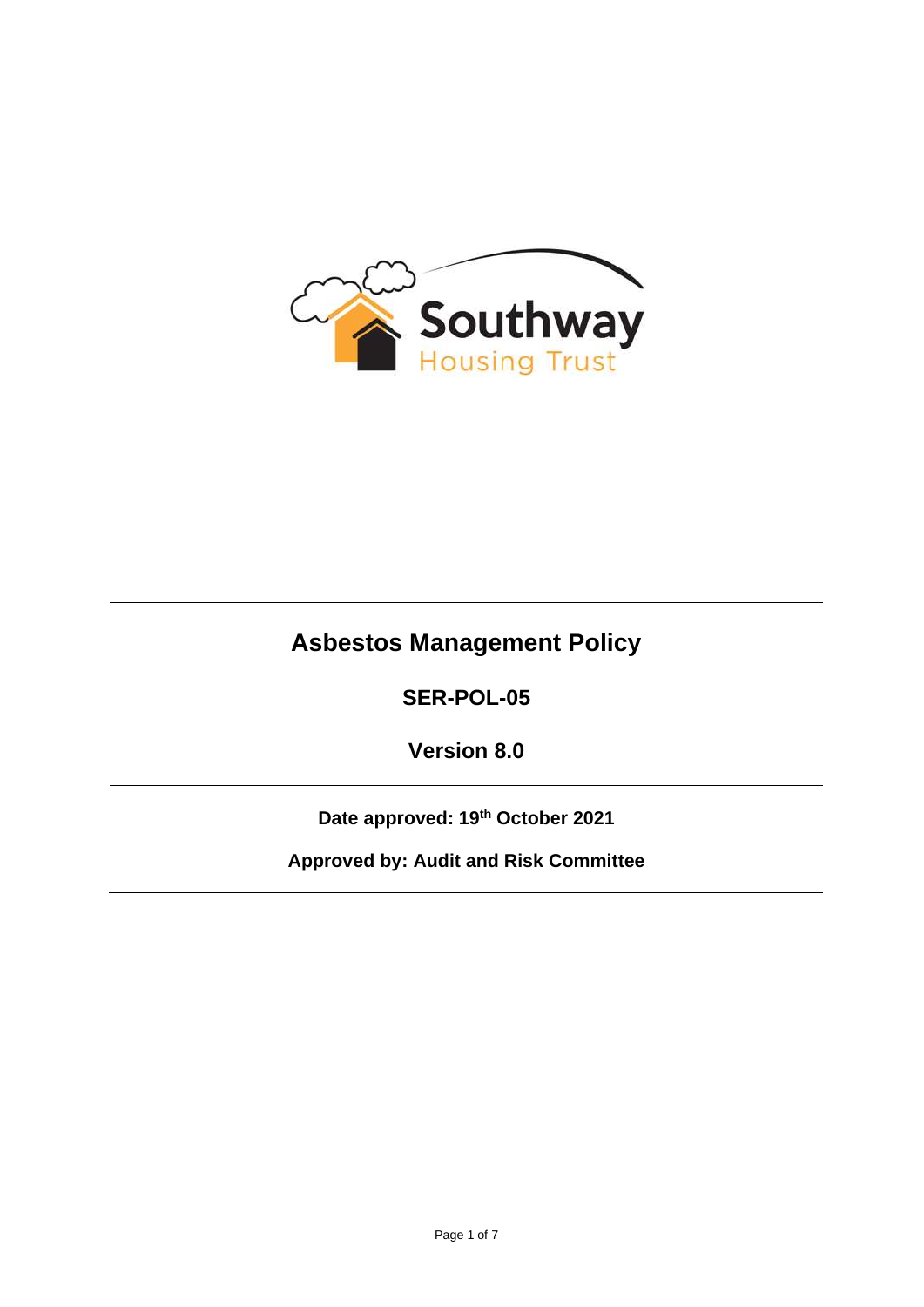#### **1. Introduction**

- 1.1 This Policy covers all Southway Housing Trust owned and leased properties.
- 1.2 Southway Housing Trust recognises that exposure to respirable asbestos fibres has the potential to cause serious and irreversible health issues. It is therefore Southway Housing Trust's Policy to prevent the exposure of its employees, contractors and any other persons to asbestos fibres within its properties. Where this is not possible; for example, during removal or maintenance of asbestos containing materials; it is our policy to reduce that exposure to the lowest level that is reasonably practicable.
- 1.3 The Asbestos Management Plan (October 2019) will ensure that this Policy is put into effect.
- 1.4 The aims of the policy therefore are to:
	- a) Ensure the safety and welfare of all people in properties owned or managed by Southway Housing Trust. This includes residents, visitors, staff, contractors and the general public.
	- b) Ensure Southway Housing Trust complies with all relevant legislation and regulation.
	- c) Ensure that Southway Housing Trust, its employees, contractors, occupants and tenants are aware of the presence and location of any asbestos containing materials (ACM) within the respective working areas, together with the action being taken or that is required to ensure that they are not exposed to airborne fibres from ACM.
- 1.5 It is the responsibility of all staff named in the Asbestos Management Plan and anyone who carries out repair, maintenance and improvement works to be familiar with the procedures contained within the Asbestos Management Plan, to comply with these procedures, and also with current legislation, official guidance and good practice.
- 1.6 In this way, Southway Housing Trust, so far as is reasonably practicable. will ensure that the health and safety of its entire staff and other persons are not put at risk from exposure to asbestos fibres.
- 1.7 The supporting Asbestos Management Plan will form the basis of Southway Housing Trust 's arrangements for satisfying the relevant legislation. It is in keeping with the statements contained within Southway Housing Trust 's Health and Safety Policy; "Arrangements for Asbestos and Asbestos Guidance Notes".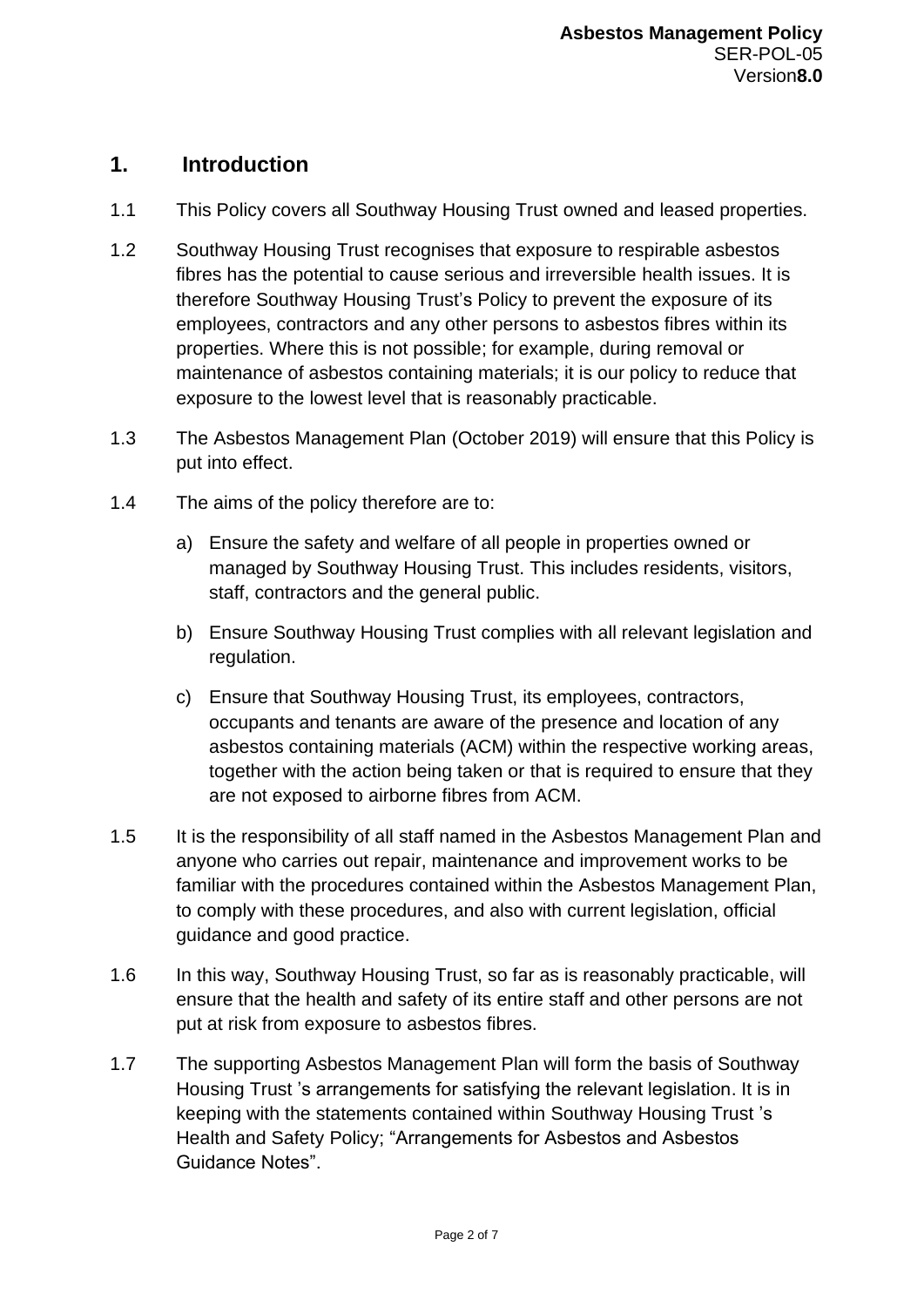### **2. Background, Legislative and Regulatory Framework**

- 2.1 Since 21 May 2004, there has been a statutory duty to manage asbestos in non-domestic premises in accordance with Regulation 4 of the then Control of Asbestos at Work Regulations 2002. This piece of legislation amended the 1987 Regulations by incorporating the principle of a '*duty holder*' of the premises. Whilst the 2002 regulations have since been superseded by the Control of Asbestos Regulations 2006 and 2012 (CAR), the responsibilities of the 'duty holder' specified in Regulation 4 remain.
- 2.2 CAR also incorporates two other, formerly separate pieces of legislation namely The Asbestos (Licensing) Regulations 1983 and The Asbestos Prohibition Regulations 1992.
- 2.3 Southway Housing Trust Policy on the management of asbestos, will aim not only to meet our legal obligations, but also to incorporate best practice.
- 2.4 In principle, to comply with Regulation 4 of the Control of Asbestos at Work Southway Housing Trust 's duty holder will:
	- Take reasonable steps to find materials in premises likely to contain asbestos;
	- Presume that materials contain asbestos unless there is a strong evidence to suppose they do not;
	- Make a written record of the location and condition of ACM and presumed ACM and keep the record up to date;
	- Assess the risk of the likelihood of anyone being exposed to these materials;
	- Undertake a cyclical inspection program to monitor the condition of any ACM left in situ.

Prepare a plan to manage that risk and put it into effect to ensure that:

- Any material known or presumed ACM is kept in a good state of repair;
- Any known or presumed ACM is, because of the risks associated with its location or condition, repaired or removed; and
- Information on the location and condition of the material is given to anyone potentially at risk.
- 2.5 The use of asbestos in buildings has been gradually and voluntarily banned since 1969, and by 1999, the UK created a complete ban on the import, supply and use of all forms of asbestos (although asbestos held in stock may have been used after these dates).
- 2.6 ACM's can only pose a risk to health if they are disturbed and the asbestos fibres become airborne and are inhaled. Therefore, if ACM's are maintained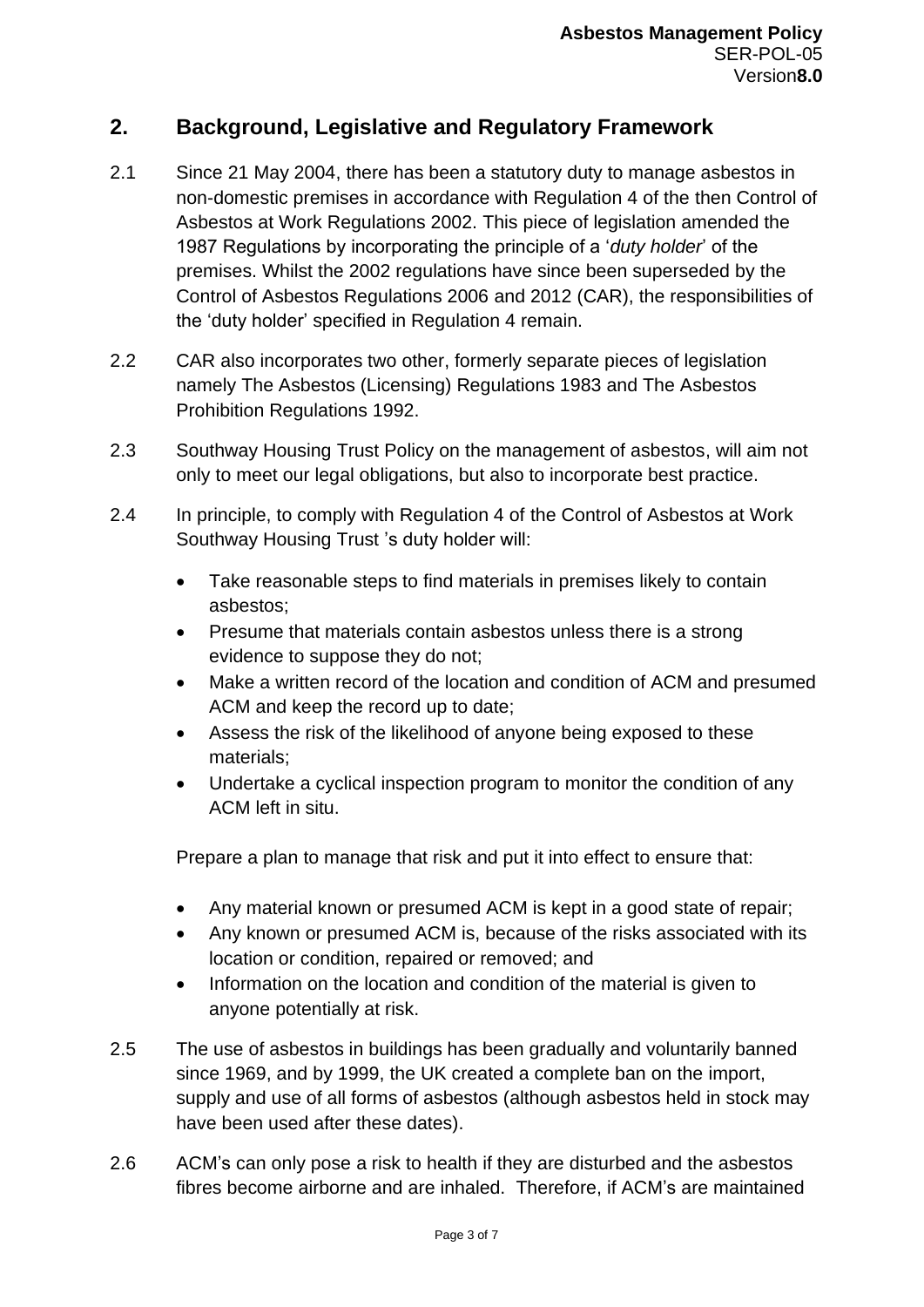in good condition, there is not actually a need to remove the products and in fact they may be best left in place and managed and generally speaking, the greater the exposure levels the greater is the risk to health.

- 2.7 Southway Housing Trust's Policy conforms to the Health and Safety at Work Act 1974; the Management of Health and Safety at Work Regulations 1999; Workplace (Health, Safety and Welfare) Regulations 1992; the Occupiers' Liability Acts 1984; the Health and Safety (Safety, Signs and Signals) Regulations 1996, and the Control of Asbestos Regulations 2012 (CAR).
- 2.8 As part of Southway Housing Trust's overall commitment to the health and safety of its employees, residents, contractors and members of the public in general, the Asbestos Policy is designed to prevent exposure to the hazards associated with asbestos containing materials identified and remove all asbestos from its premises. Southway Housing Trust will remove, leave undisturbed or encapsulate asbestos as appropriate to location and risk
- 2.9 The overall long term Policy is to remove all asbestos from its premises. In the short to medium term the Policy is to identify, locate and annually monitor any ACM in undamaged condition. Any identified damaged ACM will be sealed, repaired and monitored or removed.
- 2.10 Southway Housing Trust will promote awareness of the hazards of asbestos containing materials through information and training for employees, information to contractors working in our homes and common areas and information to residents.
- 2.11 All staff, whether they are external contractors or in house staff, particularly maintenance staff whose day to day activities may take them into areas containing ACM, will be provided with appropriate training including a balanced knowledge of the health risks; that risk is generally dependent upon exposure levels and that ACM in good condition is safe and usually best left in place, and the procedures that they should follow if damaged ACM are found.
- 2.12 Southway Housing Trust will maintain an asbestos register, which is currently integrated into the IBS/Capita Housing Management system.
- 2.13 Southway Housing Trust will freely provide information on asbestos within the premises that they own and manage and ensure that occupants of asbestos containing premises are informed of the hazards and safe working methods.
- 2.14 Southway Housing Trust will implement an effective asbestos management plan so that appropriate measures, such as monitoring, encapsulation, sealing, labelling, inspection or removal of the material are undertaken.
- 2.15 To ensure identification and location of asbestos containing materials, Southway Housing Trust will always deploy suitably qualified personnel to survey a sample of the housing stock and a 100% survey of all communal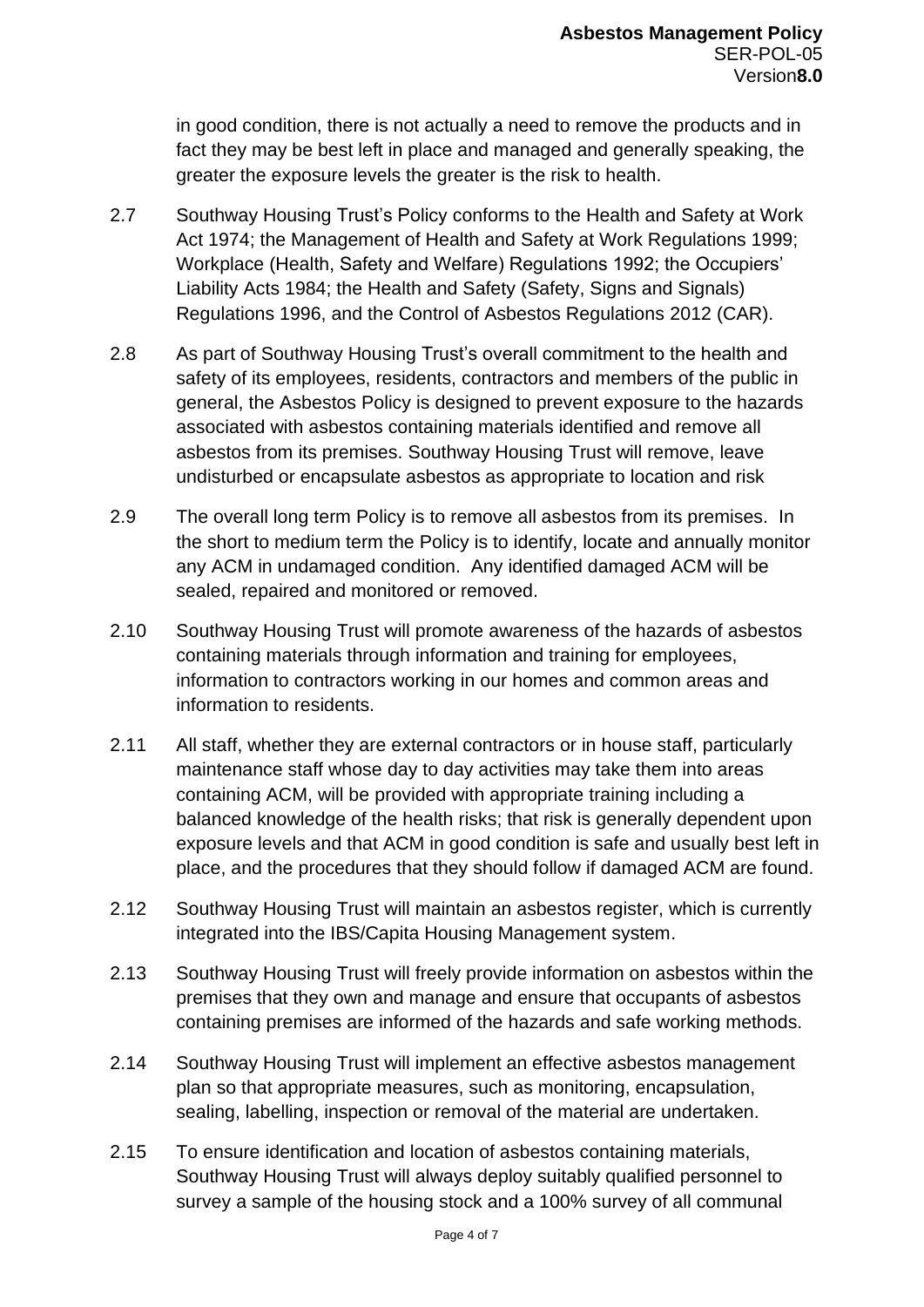areas. Southway Housing Trust will annually review the asbestos management plan and procedures.

- 2.16 The Policy, Plan and Procedures will apply to all premises under the control of Southway Housing Trust, including tenants' homes without exception.
- 2.17 Other relevant legislation:
	- Health & Safety at Work Act 1974
	- Gas Safety (Management) Regulations 1996 (as amended)
	- Workplace (Health, Safety and Welfare) Regulations 1992
	- Management of Health and Safety at Work Regulations (2006 Amendment & 1999)
	- Construction (Design and Management) Regulations 2015
	- Reporting of Injuries, Diseases and Dangerous Occurrences Regulations 2013
	- Regulatory Reform (Fire Safety) order 2005
	- Building Regulations and Building Standards Regulations

## **3. Roles and Responsibilities**

- 3.1 Responsibility for the management of asbestos safety lies ultimately with the Board, although delegated authority is given to the Chief Executive, acting as duty holder for the management and delivery of The Asbestos Management Plan (October 2019).
- 3.2 The Strategic Director of Property and Development has overall responsible for ensuring compliance with this Policy and The Asbestos Management Plan (October 2019).
- 3.3 The Head of Health and Safety and Compliance is responsible for the implementation of this Policy and The Asbestos Management Plan (October2019).
- 3.4 The Compliance Manager is responsible for the day to day management and compliance for Asbestos Management across all Southway Housing Trust owned and managed premises.
- 3.5 The Compliance Manager will put suitable systems in place, for monitoring the effective implementation of this Policy. The key performance indicators for the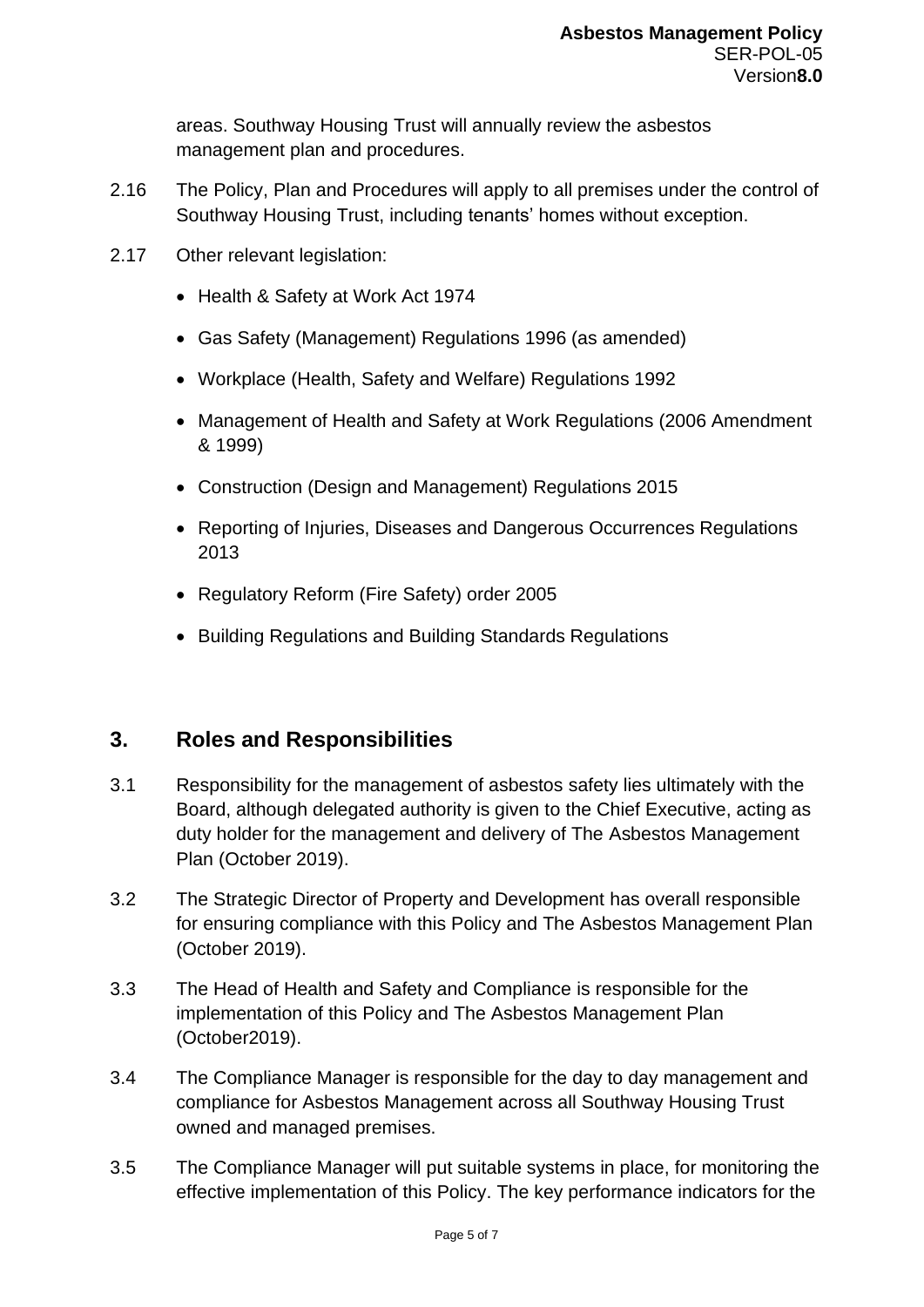effective management of Asbestos will form part of the compliance report which will be updated monthly.

- 3.6 The Compliance Report will be reviewed monthly by the Head of Health and Safety and Compliance and the Compliance Manager. The Compliance Team will be responsible for the scrutiny and audit of the relevant processes to assure compliance.
- 3.7 The Policy will be reviewed annually, if there is a change in legislation or following an incident. The Management Plan and procedures will be reviewed annually, if there is a change in legislation or following an incident, to ensure that they remain fit for purpose on a day to day basis.

### **4. Equality and Diversity**

- 4.1 Southway Housing Trust will ensure that this policy is applied fairly and with sensitivity to the diverse needs of individuals and communities.
- 4.2 This policy and other related Southway Housing Trust policies and publications can be provided on request in other formats (e.g. in an alternative language, in Braille, on tape, in large print).

### **5. Links to Other Policies**

- Fire Safety Policy
- Gas Policy
- Electrical Safety Policy
- Health and Safety Policy
- Mutual Exchange Policy
- Single Equality Scheme
- Responsive Repairs Policy
- Voids Management Policy